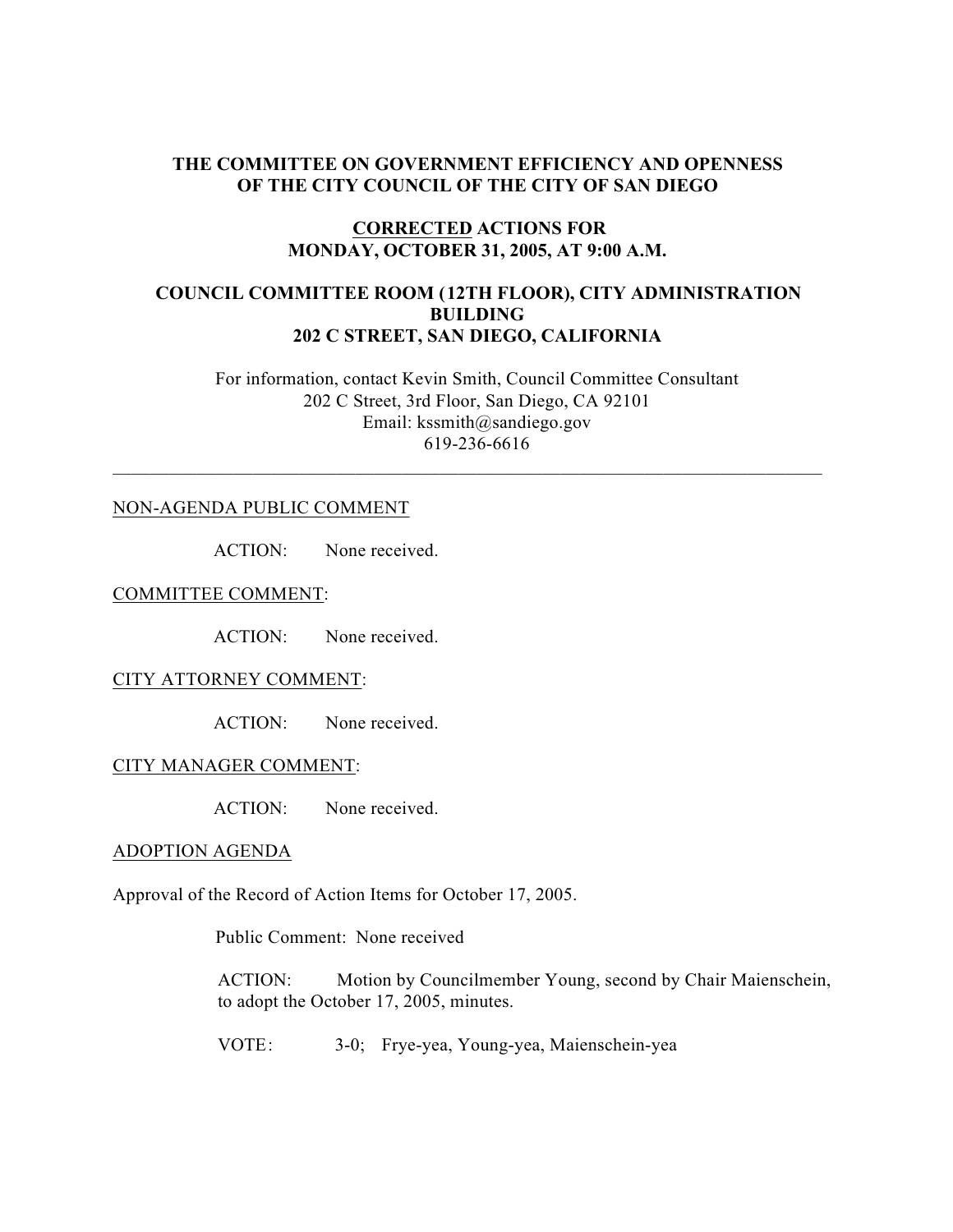# **ACTIONS Committee on Government Efficiency and Openness October 31, 2005 - 2 -**

ITEM-1: Report from the City Clerk regarding OFFICIAL PROCEDURES FOR WRITING, APPROVING, AND RETAINING CITY COUNCIL COMMITTEE AND CITY COUNCIL MINUTES.

 $\mathcal{L}_\text{max}$ 

(See City Clerk's Report No. 05-11; City Clerk's October 31, 2005, PowerPoint)

PUBLIC COMMENT: Scott McLachlan: Commented that the City Clerk should expand on what public comment speakers state when addressing the City Council and that the city should include public comment testimony on the web.

ACTION: Motion by Councilmember Young, second by Chair Maienschein, to: Accept the report and direct the City Attorney to draft a Council Policy that would make the recorded version of City Council Committee meetings the official minutes of those meetings.

VOTE: 3-0; Frye-yea, Young-yea, Maienschein-yea

ITEM-2: Report from the City Manager regarding the EFFICIENCY AND PRODUCTIVITY OF CITY OPERATIONS.

(See CMR 05-212; Financial Management's October 31, 2005, PowerPoint)

PUBLIC COMMENT: None

ACTION: Motion by Councilmember Maienschein, second by Chair Frye, to: Accept the report and direct the City Manager to work with the Select Committee to produce a report that would measure what has been done to increase efficiency within city departments based on the work and recommendations of the Select Committee.

Direction was given to staff by Councilmember Young to return to the GE&O committee with a detailed report specifically regarding the progress of the suggestion awards program

VOTE: 3-0; Frye-yea, Young-yea, Maienschein-yea

ITEM-3: Report from the Department of Homeland Security regarding CITY OF SAN DIEGO DISASTER PREPAREDNESS EFFICIENCY AND ORGANIZATION.